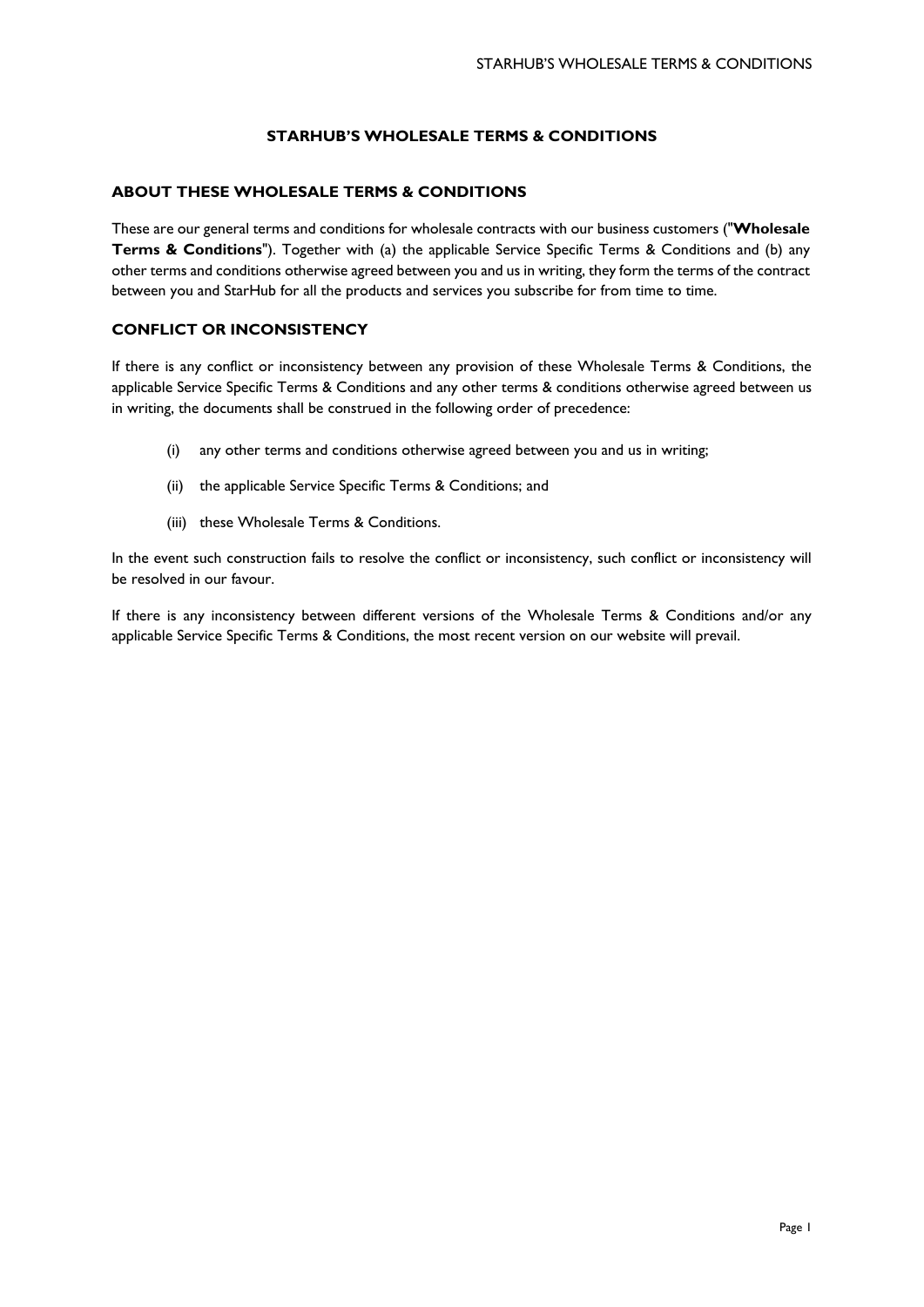| 2. |  |
|----|--|
| 3. |  |
|    |  |
|    |  |
|    |  |
|    |  |
|    |  |
| 9. |  |
|    |  |
|    |  |
|    |  |

# <span id="page-1-0"></span>1. **How you can Subscribe for our Services**

- 1.1. You may at any time, request for us to provide a Service by submitting a duly completed and signed Service Application Form to us. Such a request will be binding on both ourselves and you upon the execution of the Service Application Form and the Service will be governed by the terms of this Agreement.
- 1.2. You may submit your Service Application Form to us electronically in accordance with our standard processes, and such request will be binding upon our written acceptance of the Service Application Form. We may notify you of such acceptance by electronic transmission.
- 1.3. We may refuse to provide Services at our discretion. If we have made available any of the Services to you, we will be deemed to have accepted your request even if (a) we have not given any written acceptance to you or executed the Service Application Form; or (b) you have not actually used the Services.
- 1.4. Either we or our Affiliates may perform any of our obligations or exercise any of our rights under this Agreement.

## <span id="page-1-1"></span>2. **Duration of Each Service**

- 2.1. The term of each Service shall commence on the Start Date and end upon the expiry of the Initial Period.
- 2.2. Upon the expiry of the Initial Period, the term for the provision of the Service will be automatically renewed on a monthly basis unless either we or you give the other party at least one (1) month's written notice of the intention to terminate the Service upon expiry of the notice period.

## <span id="page-1-2"></span>3. **Equipment and Facilities**

3.1. Unless we agree otherwise, you shall obtain and maintain at your own costs all necessary equipment and facilities necessary to access and use the Services. You agree and undertake: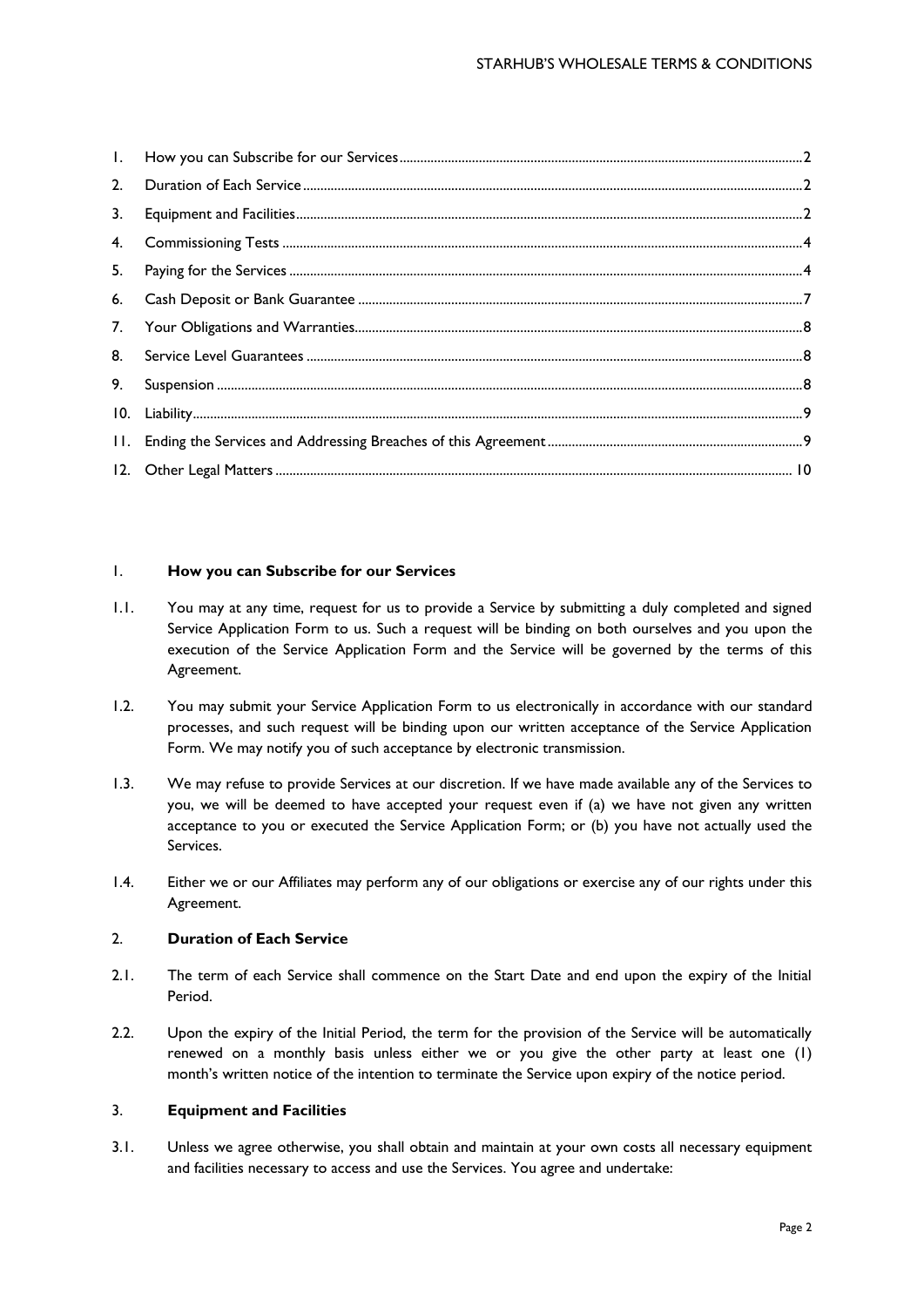- 3.1.1. to connect only equipment that has been approved by us or that is type-approved by the Regulatory Authority or any party authorised by the Regulatory Authority to do so, and which meets the relevant standards;
- 3.1.2. to maintain and manage the facilities and equipment to minimise disruption of the Services and where any disruption to the Services is caused by or attributable to the facilities or equipment, to take such measures to restore the Services as soon as practicable;
- 3.1.3. to maintain at your own expense suitably qualified and sufficient employees and to use such premises and facilities, to enable you to perform your obligations under this Agreement; and
- 3.1.4. to obtain our prior written approval before connecting any equipment to our telecommunication systems or equipment except where we have announced that such approval is not required or where the equipment has been type-approved by the Regulatory Authority or party authorised by the Regulatory Authority.
- 3.2. Where we place or otherwise provide any equipment or facilities at your premises (collectively referred to as the "**StarHub Equipment**"), you agree and undertake to:
	- 3.2.1. provide a suitable place and conditions for the StarHub Equipment including any necessary power supply;
	- 3.2.2. facilitate the entry and exit by us or our personnel to the premises where the StarHub Equipment is located;
	- 3.2.3. maintain the StarHub Equipment in good condition, fair wear and tear excepted and prevent any modification, change or re-location of the StarHub Equipment unless you have our prior written consent;
	- 3.2.4. be responsible for the security and safe use of the StarHub Equipment;
	- 3.2.5. be responsible to ensure that all other equipment, facilities or software used is compatible and may properly function and operate with the Services or StarHub Equipment which we may provide under this Agreement;
	- 3.2.6. comply with such instructions, notice or directions issued by us or the Regulatory Authority in relation to the installation, use or operation of the StarHub Equipment; and
	- 3.2.7. abide by such other terms and conditions that may be imposed by us in relation to the StarHub Equipment or enter into other arrangements for the provision of StarHub Equipment as we may require.
- 3.3. You acknowledge and agree:
	- 3.3.1. that the StarHub Equipment belongs to us (or our licensors), and that nothing in this Agreement transfers any title or ownership in the StarHub Equipment to you;
	- 3.3.2. you have a limited, non-exclusive, non-transferable licence to use the StarHub Equipment for the duration of the term of this Agreement, only to the extent necessary for receiving the Services provided by us. Such licence shall automatically terminate upon the expiry or termination of this Agreement (whichever occurs first);
	- 3.3.3. the risk in the StarHub Equipment shall transfer to you upon delivery of the StarHub Equipment to your premises until such time that the StarHub Equipment is returned to our possession; and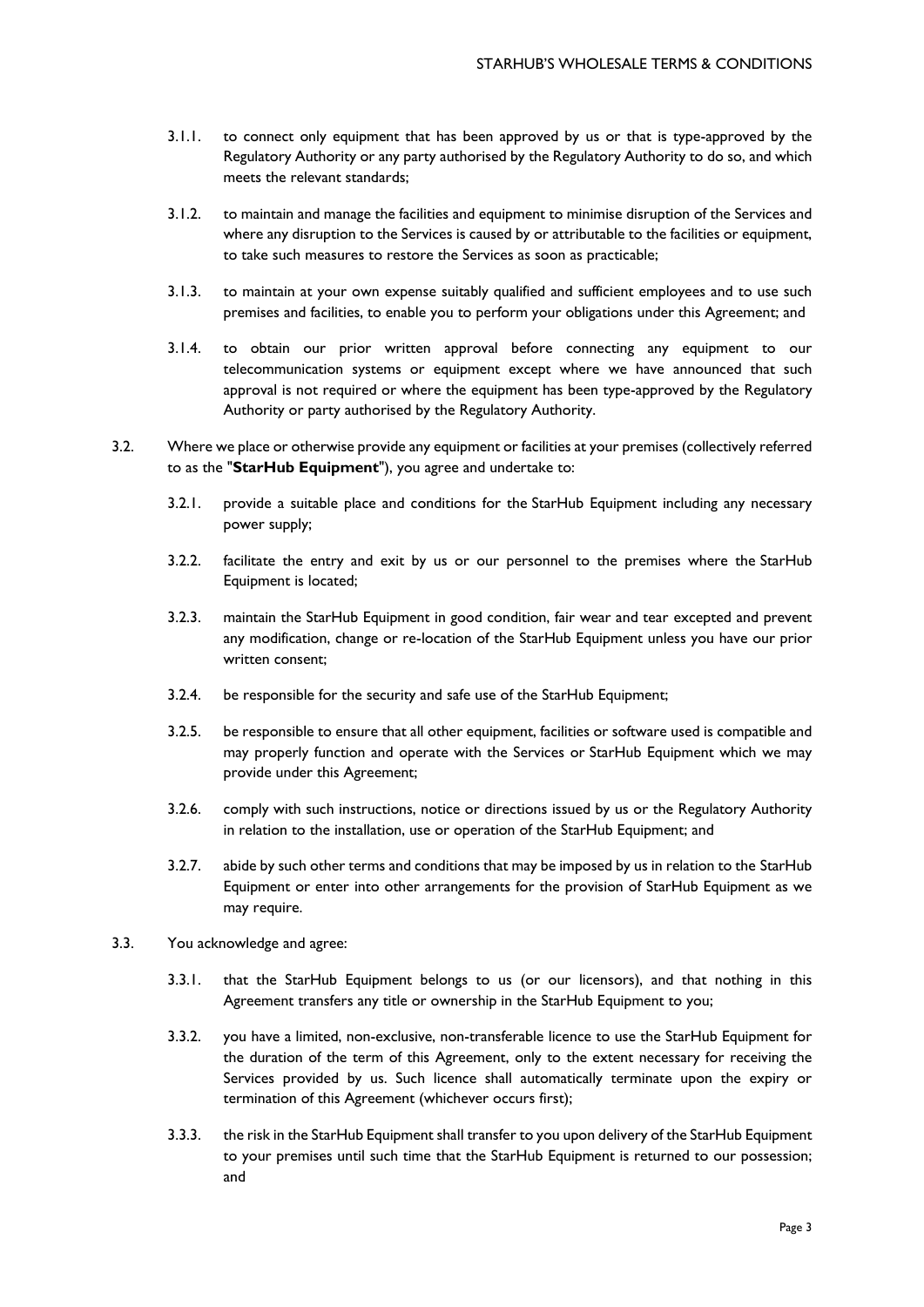3.3.4. you shall ensure that your insurances shall be sufficient to cover any loss or damage caused to the StarHub Equipment.

## <span id="page-3-0"></span>4. **Commissioning Tests**

- 4.1. Before providing the Services, we will conduct Commissioning Tests as we deem appropriate and upon successful completion of such Commissioning Tests, we will deliver a Service Report to you.
- 4.2. You shall notify us if there is any Fault within five (5) Business Days of our delivery of the Service Report to you.
- 4.3. If you do not notify us of any Fault in accordance with paragraph 4.2, you will be deemed to have accepted the relevant Service on the date of the Service Report.
- 4.4. If you notify us of a Fault in accordance with paragraph 4.2, we will use all reasonable endeavours to rectify the Fault and on such rectification we will deliver a further Service Report to you in relation to that Service.

## <span id="page-3-1"></span>5. **Paying for the Services**

- 5.1. **You have to pay for certain Services.** You have to pay the Charges in accordance with this paragraph 5.
- 5.2. **How we calculate the Charges.** All Charges will be calculated based on our records.
	- 5.2.1. **Recurring Charges**: If there are recurring Charges, they shall accrue from the Acceptance Date and may be invoiced monthly in advance, unless we inform you otherwise. The full Charges shall apply for each month or any part thereof.
	- 5.2.2. **Currency**: Invoices are due and payable in Singapore Dollars and you shall bear all costs and losses arising from currency exchange in order to effect payment to us in Singapore dollars. Any Charges quoted in US dollars or other foreign currency, as we may agree in our discretion, shall be invoiced in Singapore dollars calculated based on the published IMF exchange rate for that currency as at date of our invoice.

## 5.3. **How to Pay**

- 5.3.1. **Payment methods**: You may pay, at your own cost, by GIRO, your credit/debit card, cheque, banker's draft or cashier's order to us or electronic transfer directly to our nominated account(s) as we may notify you. All your payments must be without counterclaim and free and clear of any withholding or deduction and accompanied by such information as may be reasonably required by us to properly allocate payments received.
- 5.3.2. **Third party payment**: If a third party agrees to make payment for the Services provided to you, the StarHub bill is paid by a consenting third party Bank Account Holder (as defined in paragraph 5.9.1), and/or the StarHub bill is paid by a consenting third party Cardholder (as defined in paragraph 5.10.1), we will not take instructions from any such third parties, and will only take instructions from you, including payment instructions and Services you have subscribed to. You will continue to be responsible to ensure the Charges are paid on time.
- 5.3.3. **When charges are due**: You must pay all invoiced amounts within thirty (30) calendar days from the date of the invoice. If the amount due to us as stated in the invoice or any part thereof remains unpaid after the due date, we reserve the right to charge you administrative fees and/or interest on the sum that remains unpaid at the rate of three (3%) per annum above the Singapore's average of prime or equivalent lending rate as published in the Singapore Business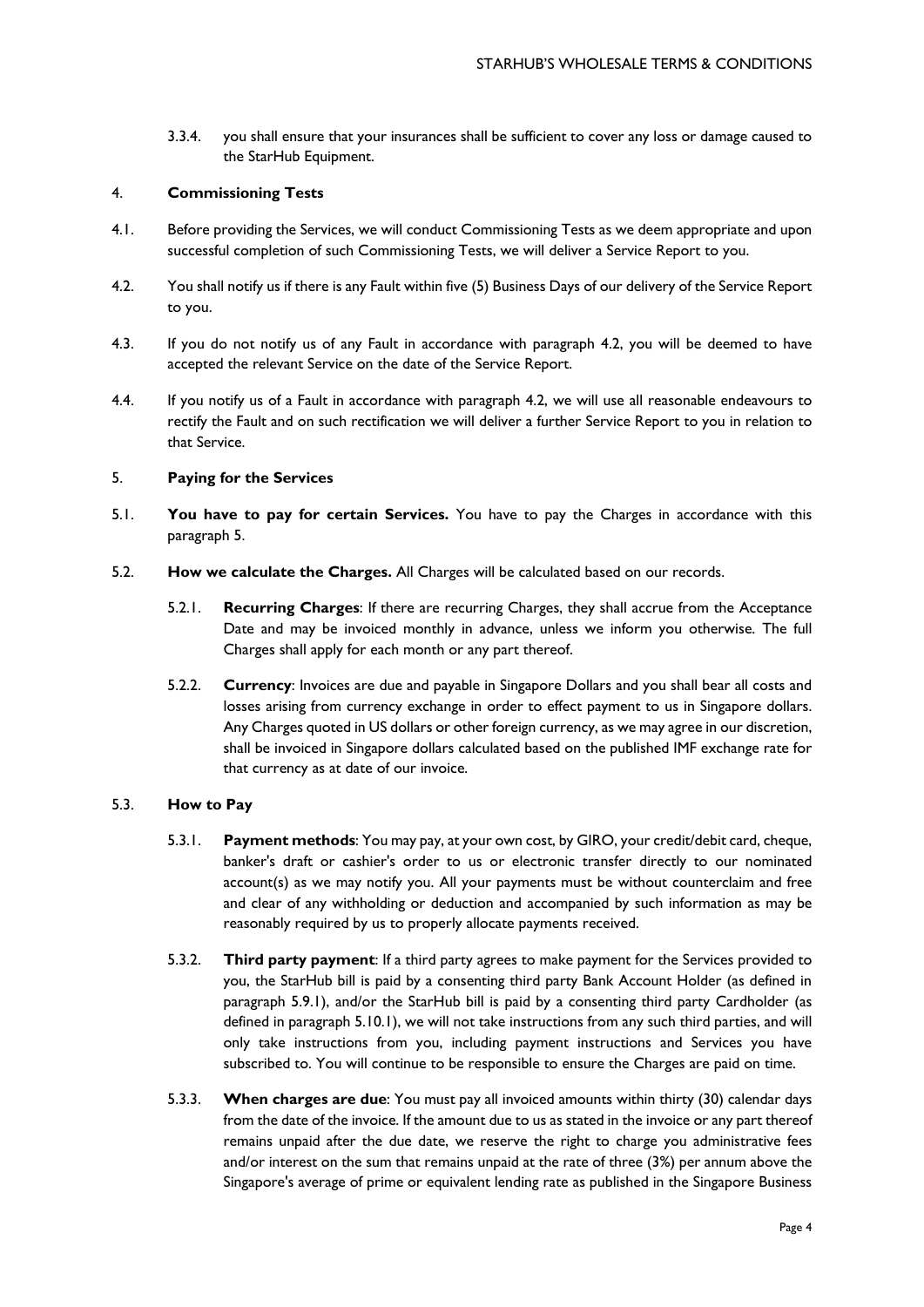Times on the day of the default in payment, both before and after judgement. You must also pay (a) all sums due under any other agreements or accounts you have with us; and (b) all legal, administrative and other costs we incur in relation to recovering payment from you of all amounts due.

## 5.4. **Taxes and withholding**

5.4.1. You shall be responsible for all taxes, duties, levies, and other similar charges (and any related interest and penalties) ("**Taxes**"), arising out of or in connection with the Services, including prevailing GST and any tax which you are required to withhold or deduct from your payments to us. This does not include any income tax imposed on us by the Inland Revenue Authority of Singapore. If Taxes are required to be paid, you shall pay such Taxes to ensure that we receive a net amount equal to the amount which we would have received had the payment not been made subject to such Taxes.

## 5.5. **Other payment matters**

- 5.5.1. We shall be entitled to apply your payments towards any outstanding amount for any Service as we deem appropriate and to withhold or deduct any payment due from us to you against any outstanding Charges. In addition, we shall be entitled to apply payment made by you towards any outstanding amount due to us or our Affiliates, including StarHub Cable Vision Limited, StarHub Mobile Pte Ltd, StarHub Internet Pte Ltd and StarHub Online Pte Ltd. in such manner, priority, order and proportion as we may decide. If you have more than one account with us or our Affiliates, we may transfer any credit balance under one account to settle outstanding amounts due under another account. Any such application or allocation will override any application or allocation selected by you.
- 5.5.2. We may, at our discretion, authorise our Affiliates to issue bills and collect payment of Charges and moneys on our behalf.
- 5.5.3. Any change in your billing details (including billing address, billing addressee and identity of the third party (if any) making payment for the Services provided to you) must be notified to us in writing at least 1 month in advance. If you do not so notify us, we shall be entitled to rely on the previous billing details and you cannot rely on any change in billing details as a reason for objection under paragraph 5.6 below.
- 5.5.4. Unless otherwise stated, all quoted Charges and prices are in Singapore dollars and inclusive of prevailing GST.
- 5.6. **Disputed bill:** This paragraph sets out what you should do if you do not agree with any Charge contained in a bill.
	- 5.6.1. Please inform us of your reasonable objections in writing within fourteen (14) calendar days of your receipt of the invoice.
	- 5.6.2. The notice provided by you must specify: (a) the reasons why the invoice is disputed; (b) the amount in dispute; and (c) any written records supporting your dispute.
- 5.7. Even if there may be a disputed amount, you shall still be liable to make payment on the portion of the invoice that is not in dispute, in accordance with this Agreement.
- 5.8. Upon resolution of the dispute, if you are found to be liable for the payment disputed, you will be responsible to pay the amount due together with compensation for costs we have incurred in relation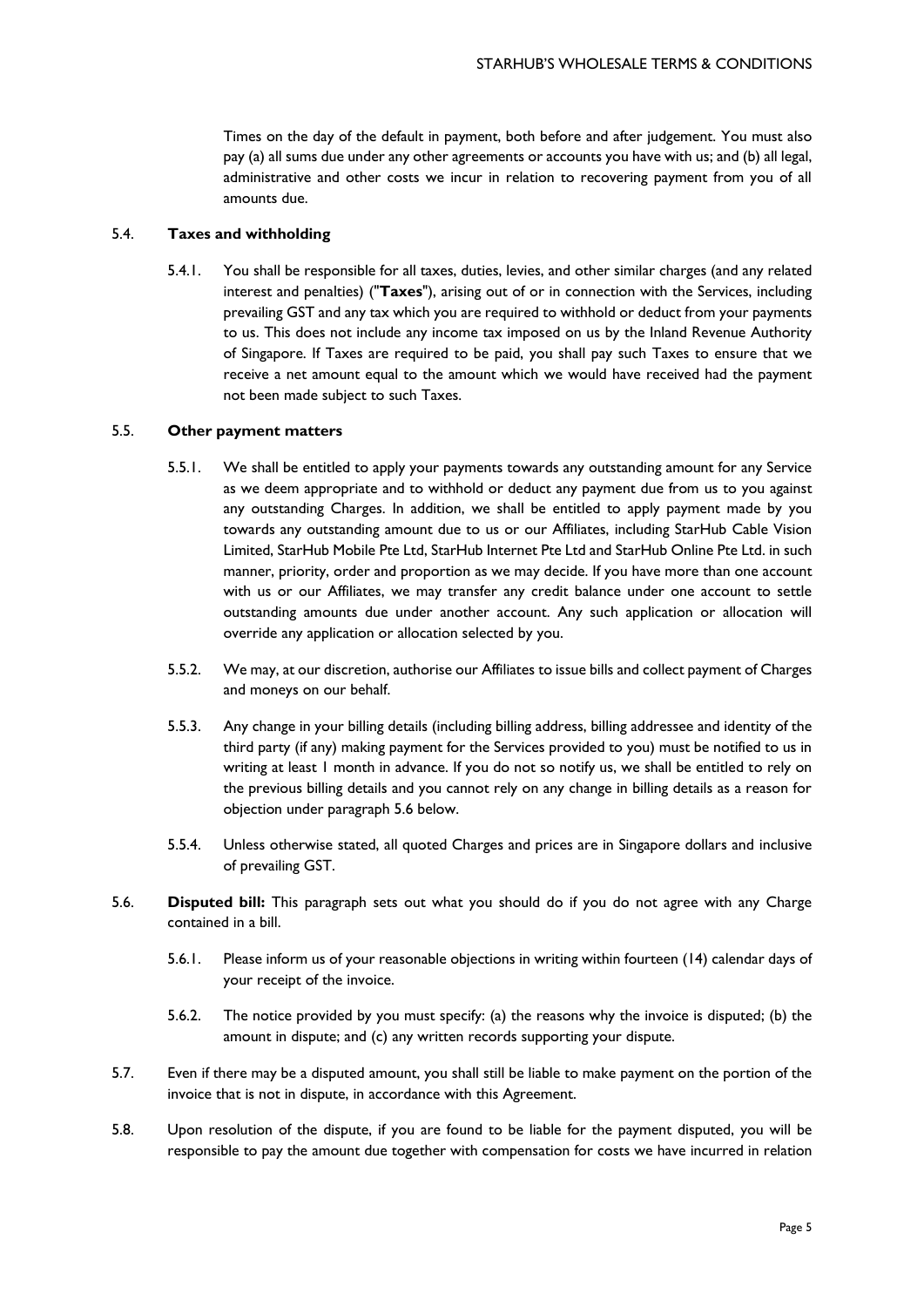to recovering the amount from you (including our litigation and collection expenses) and interest calculated according to paragraph 5.3.3.

- 5.9. **GIRO**: If you choose to make payment by GIRO, the following paragraphs will apply:
	- 5.9.1. **Information given by you**: The information given by you for recurring payment of bills by GIRO will supersede all relevant information relating to you or the nominated bank account holder ("**Bank Account Holder**") in our systems.
	- 5.9.2. **GIRO Arrangement**: By setting up recurring payments by GIRO, the Bank Account Holder and you agree to us debiting the relevant bank account for all charges billed to the relevant account as nominated. This arrangement will continue to be in effect until you notify us in writing to terminate it, or until we receive a notification from the Bank Account Holder's bank ("**Bank**"). We reserve the right to terminate this payment arrangement at any time in our discretion.
	- 5.9.3. **New Applications**: For approved new application for payment by GIRO, this authorisation will take effect from your next billing cycle. You agree to pay for any current outstanding balance via other payment methods until the GIRO arrangement takes effect.
	- 5.9.4. **Unsuccessful GIRO Deduction**: If we are unable to make the deduction or settlement with the Bank for any reason whatsoever, you shall remain liable to us for the Charges under the account(s) associated with the payment  $code(s)$  / account number(s) on the application for GIRO arrangement. Further, we will not be liable to you or any nominated Bank Account Holder(s) for any Bank Charges incurred on the bank account as a result of our deductions as authorised herein.

We are not liable for any surcharges/fees imposed by the bank for unsuccessful deductions from the designated GIRO bank accounts. Hence, please maintain sufficient funds in your bank account for the GIRO deductions to avoid any administrative or late charges.

In the event of unsuccessful GIRO deduction by the Bank, the Bank Account Holder shall contact the Bank for further clarification.

- 5.9.5. **Termination of GIRO arrangement:** The GIRO arrangement will be terminated if the deduction is unsuccessful (a) on a repeated basis for two (2) consecutive billing cycles with the same rejection reason from the Bank each time; or (b) due to suspension, termination or closure of the bank account.
- 5.10. **Recurring Credit Card Payment Arrangement**: If you choose to make payment by a Recurring Payment Arrangement (as defined below), the following paragraphs will apply:
	- 5.10.1. **Information given by you**: The information given by you for recurring payment of bills by credit/debit card (the "**Recurring Payment Arrangement**") will supersede all relevant information relating to you or the nominated credit/debit card holder ("**Cardholder**") in our systems.
	- 5.10.2. **Recurring Payment Arrangement**: By signing up for the Recurring Payment Arrangement, you and the Cardholder agree to us debiting the relevant credit/debit card for all Charges billed to the relevant account as nominated. This Recurring Payment Arrangement will continue to be in effect until you notify us in writing to terminate it, or we receive a notification from the Cardholder's card issuing bank. We reserve the right to terminate the Recurring Payment Arrangement at any time in our discretion.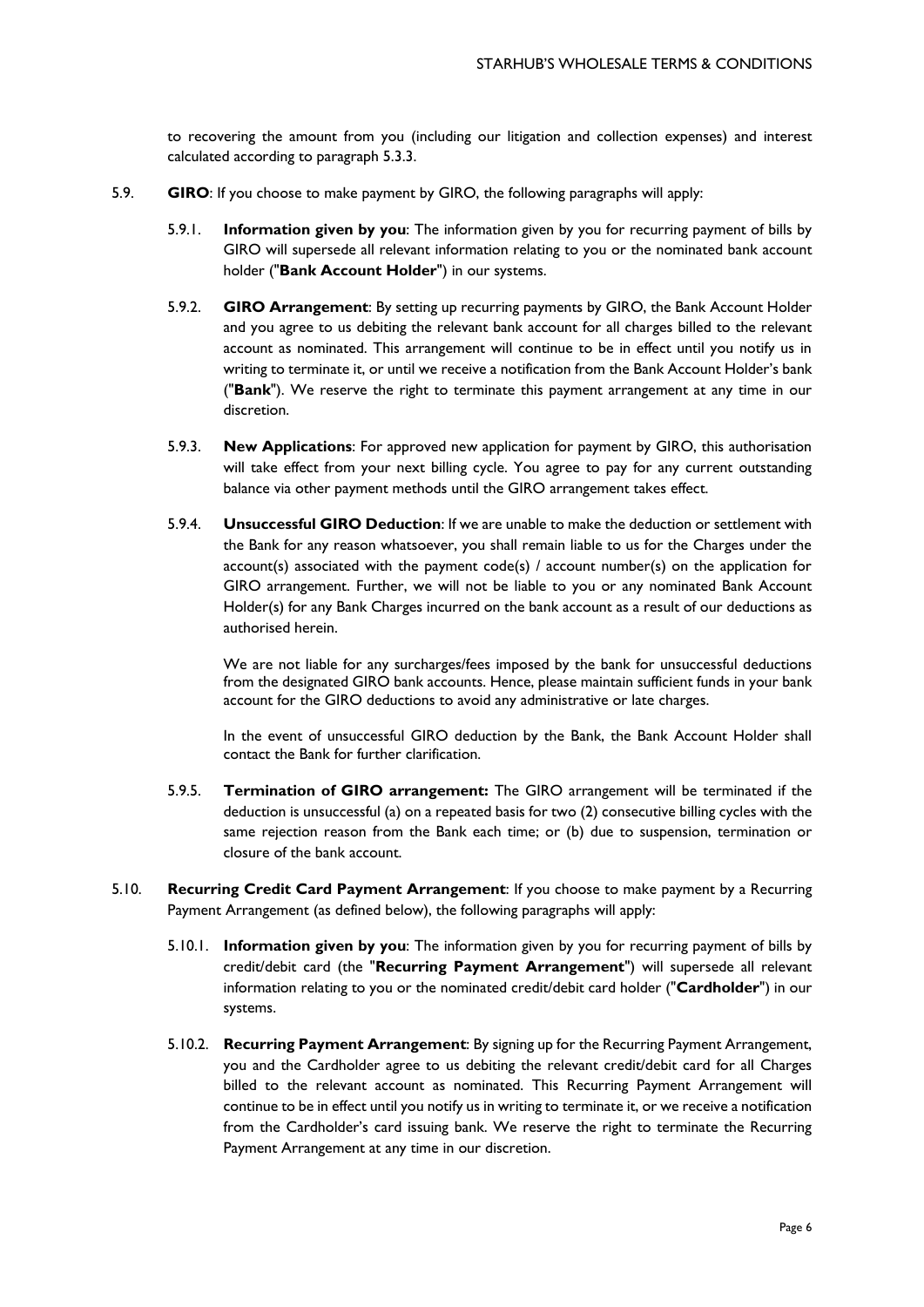- 5.10.3. **New Applications**: For approved new applications, this authorisation will take effect from your next billing cycle. You agree to pay any current outstanding balance via other payment methods until the Recurring Payment Arrangement takes effect. If you send an application form to us by email, you are responsible for ensuring the security of the application form in transmission and we shall have no liability in respect thereof.
- 5.10.4. **Unsuccessful deduction**: If we are unable to make the deduction or settlement with the Bank for any reason whatsoever, you shall remain liable to us for the Charges under the account(s) associated with the payment codes(s) / account number(s) / identification number on the Recurring Payment Arrangement application. Further, we will not be liable to you or the Cardholder for any Charges incurred on the credit/debit card as a result of our deductions as authorised herein.

In the event of unsuccessful recurring credit/debit card deduction by the Bank, the Cardholder shall contact the Bank for further clarification.

- 5.10.5. **Termination**: The Recurring Payment Arrangement will be terminated if the deduction is unsuccessful (a) on a repeated basis for two (2) consecutive billing cycles with the same rejection reason from the Bank each time; or (b) due to suspension, termination or expiry of the relevant credit/debit card, stolen credit/debit card or closure of bank account.
- 5.11. **Cheque Payment**: If you choose to make payment by cheque and this is returned or rejected by the bank, you will have to pay us a processing fee (inclusive of GST).
- 5.12. **Changing or stopping payment methods**: If you wish to change or stop your payment method, this will only take effect from the next billing cycle. If you wish to stop payment by GIRO or by credit/debit card, you must notify your bank and us before the termination. If your card is lost, stolen, expired or terminated, you must also inform us in writing immediately. The termination of these forms of payment will only be effective when the message referring to the GIRO or credit/debit card deduction is no longer reflected in your bill. You must make payment for any outstanding amounts in cash, cheque or bank draft immediately together with any administrative fees and/or processing fee (inclusive of GST) for any failed transaction. We can terminate any recurring payment at any time.
- 5.13. **Liability**: You use the recurring bill payment arrangement by GIRO or credit/debit card at your sole risk. To the fullest extent allowed by law, we do not give any assurances, guarantees, or warranties, either express or implied, in relation to such recurring bill payment arrangements. We will not be liable for any loss, cost, delay, error, neglect or omission in facilitating the payment under such recurring bill payment arrangement by GIRO or credit/debit card, or any unsuccessful payment.

# <span id="page-6-0"></span>6. **Cash Deposit or Bank Guarantee**

- 6.1. We may require you to place a deposit as security for the performance of your obligations to us. We may, in our discretion, allow you to provide us with a bank guarantee in a form and issued by a bank acceptable to us in lieu of the deposit.
- 6.2. We may require the amount of the deposit or the guaranteed sum under the bank guarantee to be increased from time to time, before we provide or continue to provide any Services to you.
- 6.3. If you fail to perform any of the obligations in this Agreement, we may forfeit your deposit entirely or demand payment of the entire guaranteed sum under the bank guarantee. If any part of the deposit or bank guarantee is forfeited or enforced, you must (at our option) provide a further deposit or furnish a further bank guarantee for the amount that is forfeited or enforced.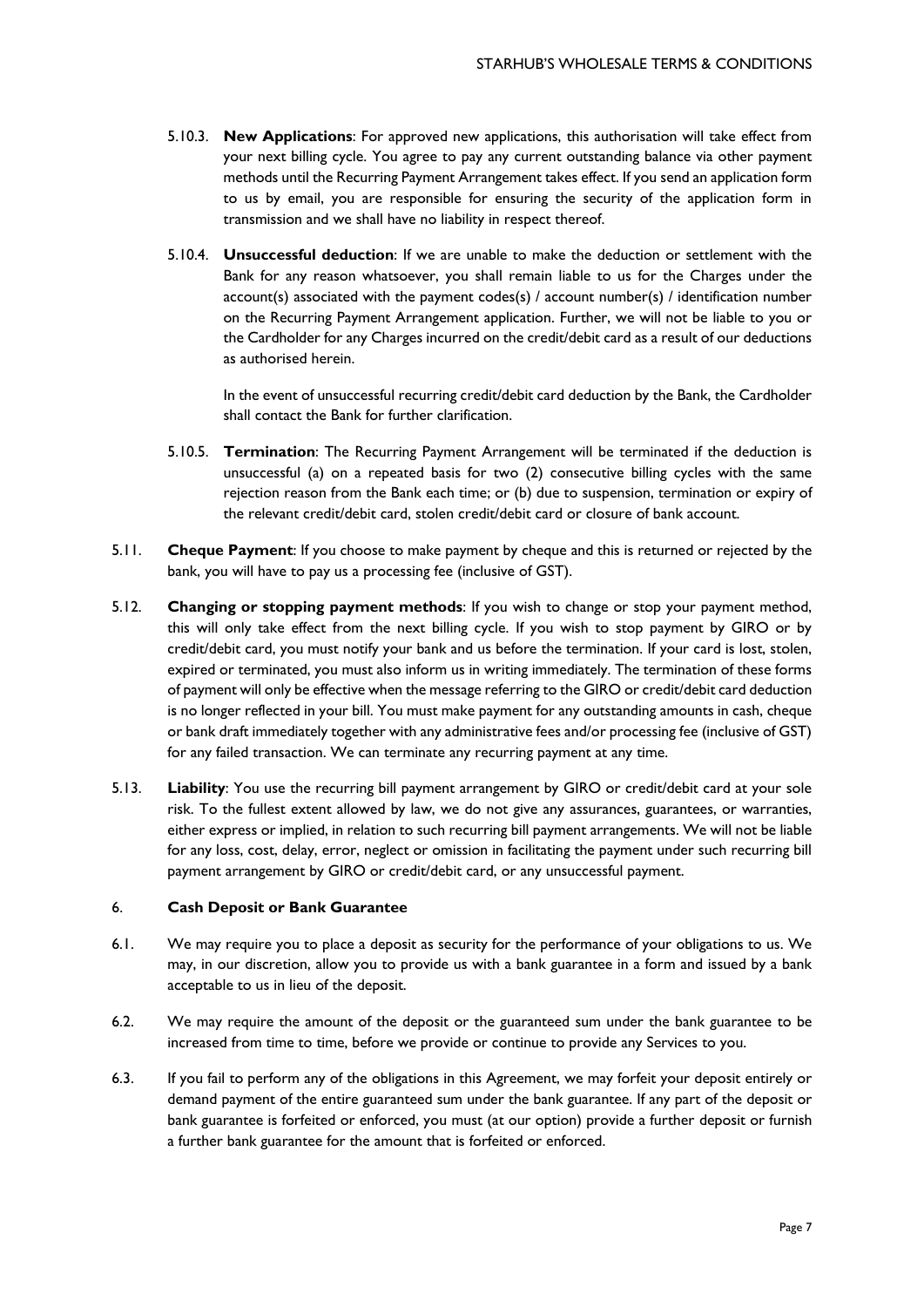- 6.4. If there is any amount of your deposit remaining when the relevant Service(s) are terminated and all other amounts payable by you have been paid, we will refund the balance to you without interest.
- 6.5. The deposit and/or bank guarantee does not affect our other rights against you, including the right to terminate any Service if you do not make payments when due.

# <span id="page-7-0"></span>7. **Your Obligations and Warranties**

This paragraph describes your obligations to us if you wish us to provide the Services.

- 7.1. You agree and undertake to:
	- 7.1.1. obtain and maintain, at your own expense, all relevant licences, permissions, waivers or permits required to operate and use the Services and to comply with all applicable laws, regulations, standards and codes;
	- 7.1.2. not use the Services for any unlawful or improper purposes or to violate the rights of any other party;
	- 7.1.3. continue to be responsible for and pay all Charges relating to the period of any temporary suspension, interruption or loss of Services whether or not due to your request or default, and pay any disconnection and/or re-connection Charges;
	- 7.1.4. take all reasonable steps to prevent fraudulent, improper or illegal use of the Services;
	- 7.1.5. not to resell a Service or appoint any other reseller in relation to a Service without our prior written consent, where you and we have agreed that you are the end user of that Service; and
	- 7.1.6. be fully responsible for any use of the Services whether such use is for your own purposes, for resale or for the provision of services to other parties.
- 7.2. You warrant and represent that you are duly incorporated and licensed to provide information and communications services under the laws of Singapore and that you have full authority and consents to enter into and observe this Agreement.

## <span id="page-7-1"></span>8. **Service Level Guarantees**

- 8.1. If any of the Services has a Service Level Guarantee, and if the Service fails or if we fail to meet an agreed delivery date for starting the Services or we do not comply with the Service Level Guarantees, you agree that the compensation provided under the Service Level Guarantee represents a reasonable pre-estimate of all your losses. We shall have no further liability to you for the failure or non-compliance.
- 8.2. Your rights to compensation shall solely be as set out in the applicable Service Level Guarantee and you agree to any limits on such compensation as set out in the applicable Service Level Guarantee.

## <span id="page-7-2"></span>9. **Suspension**

9.1. We may temporarily suspend any or all of the Services by giving notice to you, whether written or otherwise, (a) for operational reasons; (b) for event(s) of emergency; (c) if you fail to make payment; (d) if you fail to remedy a breach (other than failure to pay) within the timeframe given by us; or (e) in the event of an imminent harm (such as interruption, disruption or congestion) to the StarHub network, our personnel or the provision of the Services. We will try to restore the affected service as quickly as we can or when you remedy a default, by such means as we deem appropriate.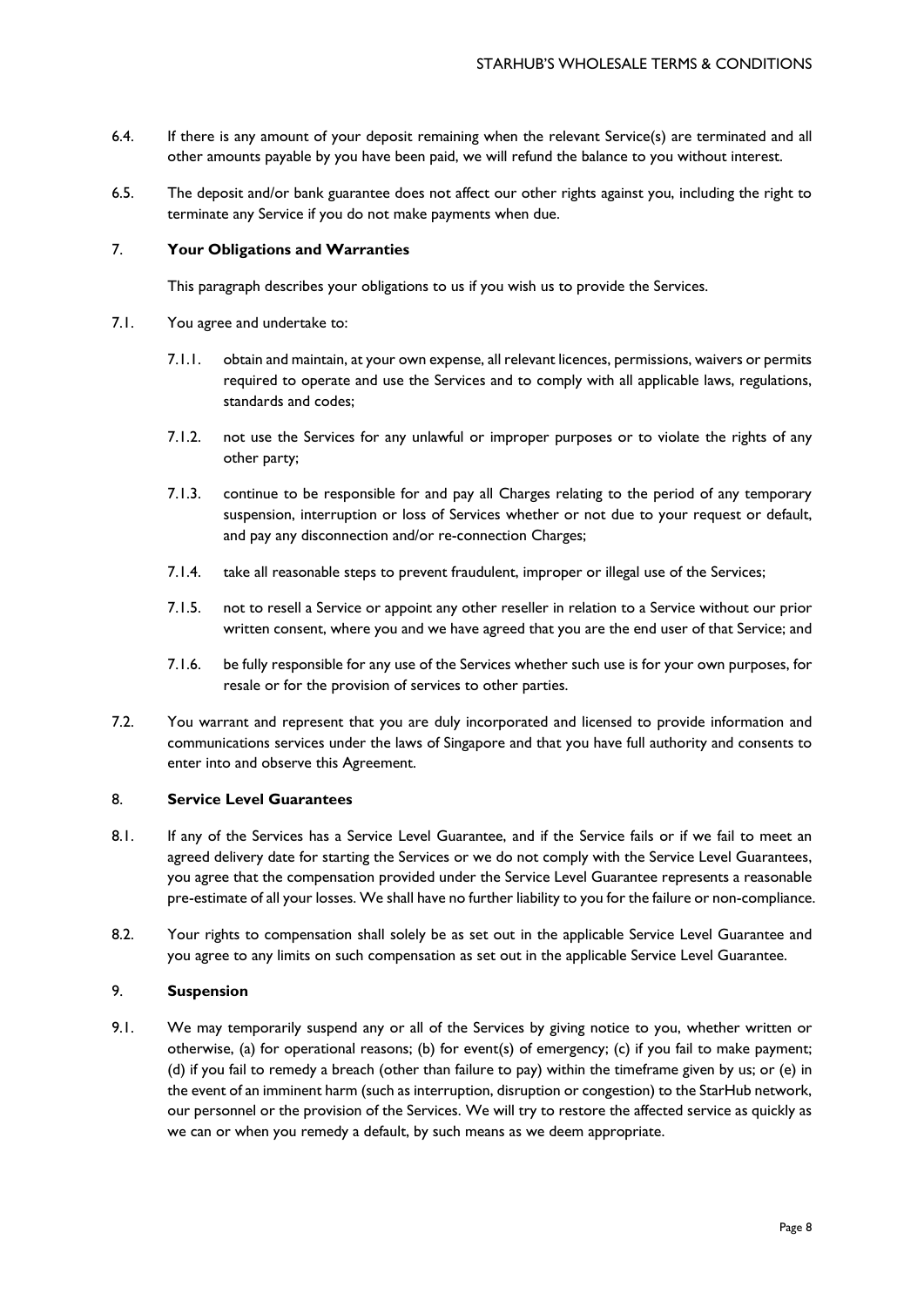- 9.2. We may suspend any or all of the Services with prior written notice if there are legal proceedings or a dispute under paragraph 12.10 or if you fail to make payment in accordance with paragraph 5.
- 9.3. We shall not be liable to you for any claim, action, proceeding, loss or damage suffered by you as a result of the suspension.

# <span id="page-8-0"></span>10. **Liability**

This paragraph sets out our obligations to you in providing the Services.

- 10.1. Other than any Service Level Guarantee that may be provided by us in relation to a specific Service, the Services are provided to you on an "as is" and "as available" basis. You agree that you use the Services or any information obtained thereunder at your sole risk. To the fullest extent allowed by the law, we do not give any assurances, guarantees or warranties, either express or implied, in relation to such Services or information.
- 10.2. Except as set out in this Agreement, we expressly exclude all other liability we may have to you, including all liability in contract, tort, negligence, misrepresentation, strict liability or statute. This exclusion applies for our benefit and that of other service providers whose network is connected to our network, all companies owned (whether directly or indirectly, wholly or in part) or controlled (wholly or in part) by us or any such service provider, and all their officers, employees, contractors and agents or anyone else to whom we or these parties are responsible (the "**Relevant Parties**") and whether it relates to anything caused by or resulting from anything we and/or any of the Relevant Parties do or omit or delay in doing (even if done, omitted or delayed fraudulently, wilfully, recklessly, maliciously or negligently), whether or not it is contemplated or authorised by any agreement you have with us.
- 10.3. Neither we nor any of the Relevant Parties is liable for any special, incidental, indirect, consequential, or punitive damages, losses, costs or expenses, including loss of profit, revenue, business and anticipated savings, even if caused fraudulently, wilfully, recklessly, maliciously or negligently.
- 10.4. If any of the exclusions set out in this paragraph 10 does not apply, our aggregate liability in any twelve (12)-month period will not exceed the lower of (a) your preceding twelve (12) months' Charges applicable to the Services in question; or (b) S\$1,000,000 (one million Singapore dollars). For clarity, these limits on liability also apply to liability under a Service Level Guarantee.
- 10.5. Specifically, we are not responsible for and do not endorse any third party content, information, services or products which you or any other party may access, use or acquire through the Services. We will not be responsible for and shall not be liable to you or any other party for any loss or damage caused by or as a result of such third party content, services or products whether accessed through or used with the Services.
- 10.6. The exclusions of liability above do not apply to any liability for death or personal injury resulting from our negligence or to any liability which cannot be lawfully excluded or restricted under the Unfair Contract Terms Act (Cap. 396).

## <span id="page-8-1"></span>11. **Ending the Services and Addressing Breaches of this Agreement**

11.1. Unless the terms for the Services you are using are different, and subject to paragraph 11.2 below, we or you may terminate this Agreement or any of the Services under this Agreement at any time during the Initial Period by giving the other party at least three (3) month's prior written notice without assigning any reason.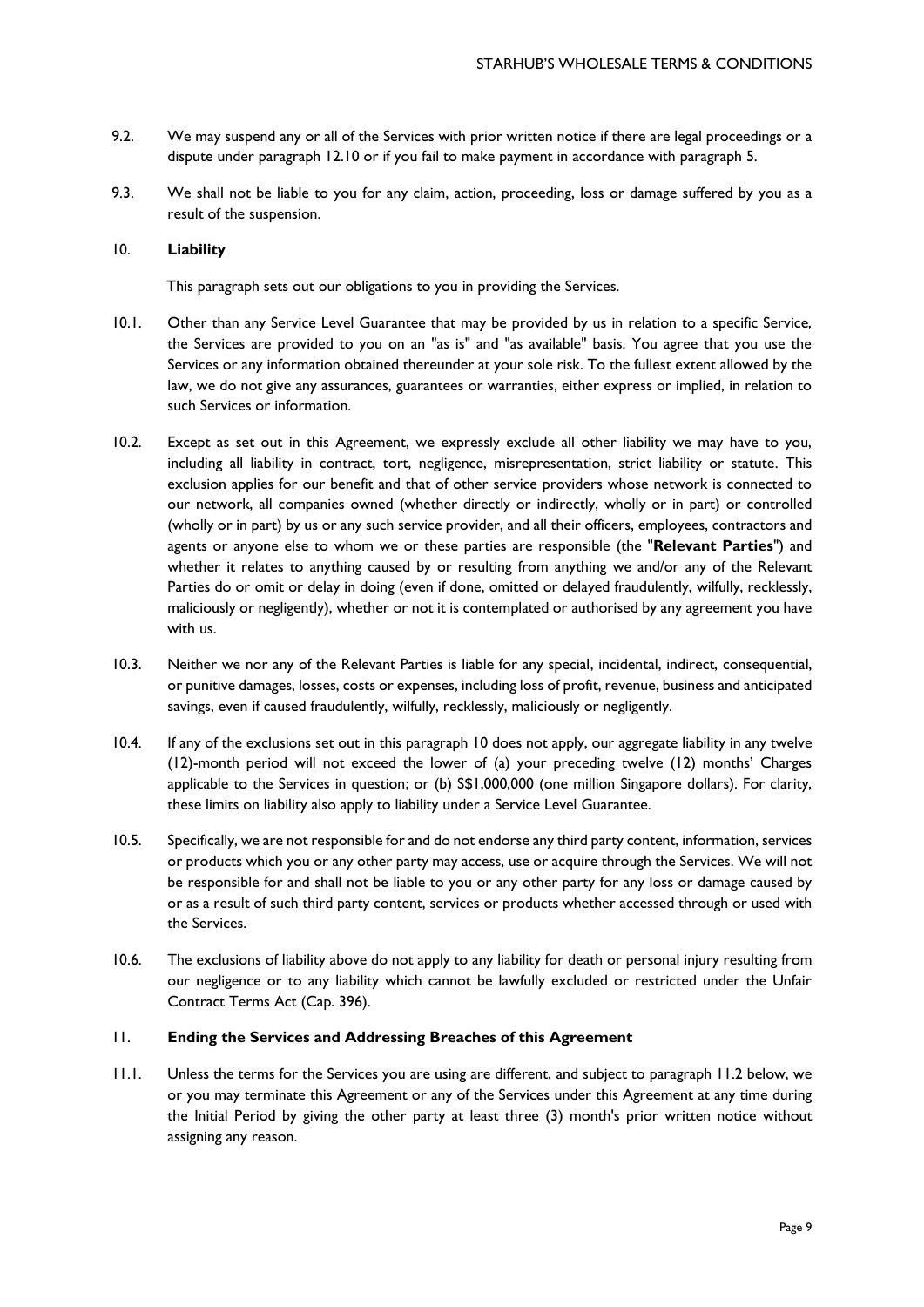- 11.2. If you give us notice that ends during the Initial Period or if we terminate any of the Services or the Agreement pursuant to paragraphs 11.3 to 11.5 below, you shall pay the prorated Charges for the rest of the Initial Period or such other charges as may be applicable. You agree and accept that such payments are liquidated damages and not a penalty for early termination. You shall be liable to pay for all Services rendered to you by us, up to and including the date of termination. In computing whether or not you have complied with the Initial Period for a particular Service, any period for which that Service is suspended will not be counted.
- 11.3. Either we or you ("**the first Party**") may immediately terminate this Agreement or any of the Services by written notice to the other party ("**the other Party**") if:
	- 11.3.1. the other Party commits a material breach of any of its obligations and fails to remedy such breach within thirty (30) calendar days of receiving written notice of such breach from the first Party; or
	- 11.3.2. the other Party becomes insolvent or bankrupt or is wound up, makes a general assignment for the benefit of its creditors, suffers or permits the appointment of a receiver over its business or assets, or becomes the subject of any proceedings relating to insolvency or the protection of creditors' rights in any jurisdiction relevant to that party.
- 11.4. We shall be entitled to immediately terminate this Agreement or any Service upon one (1) day's written notice if you fail to make payment of any Charge in accordance with paragraph 5.
- 11.5. Upon termination of this Agreement, we will cease to be liable to provide any of the Services further and you shall pay immediately all outstanding Charges for all Services until the date of termination in accordance with this Agreement. Any equipment belonging to us shall be returned on the date of termination, otherwise we may either (a) enter your premises for the sole purpose of recovering our equipment without further liability to you and you shall be liable to us for all related expenses incurred; or (b) to charge and recover from you the costs of the same.
- 11.6. The termination of this Agreement will not affect any accrued rights or remedies of either party against the other party.

# <span id="page-9-0"></span>12. **Other Legal Matters**

## 12.1. **Indemnity**

You must indemnify us, including our Affiliates, employees, directors and agents, in full against all claims, damages, losses, liabilities, costs, expenses, demands and actions resulting from your use of the Services, your negligence, omission, act or breach of this Agreement.

## 12.2. **Intellectual Property**

- 12.2.1. Any and all StarHub Intellectual Property will continue to belong to us or our licensor(s). This includes intellectual property rights in all documents, drawings and information supplied by us. You may not copy, disclose or use such documents without our prior written consent, except for the purposes for which they were supplied.
- 12.2.2. In addition, you may not use or permit anyone to use our trade marks or service marks without our prior written consent, even if such marks have not been registered.
- 12.2.3. You must indemnify us and our Affiliates, employees, directors and agents, in full against all liability or loss arising directly or indirectly from, and all reasonable costs, charges and expenses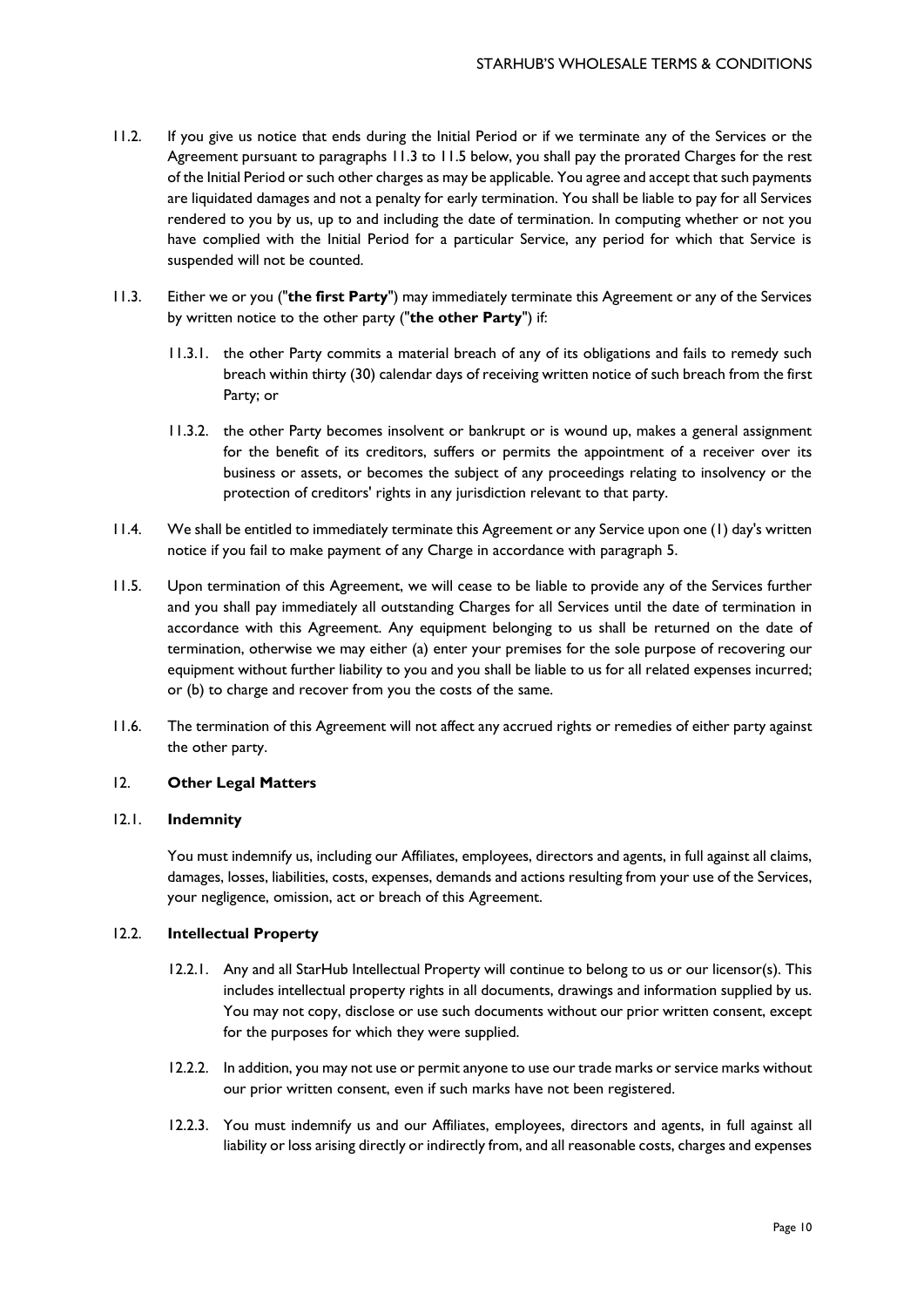incurred in connection with, any claim, action, suit or demand suffered by us as a result of any use, misuse or infringement by you of any of the StarHub Intellectual Property.

#### 12.3. **Transferring this Agreement**

You may not assign, novate or transfer any of your rights and/or obligations under this Agreement without our prior written consent. We may assign, novate and/or transfer all or part of our rights and/or obligations under this Agreement to any party and will give you notice of this.

#### 12.4. **Matters beyond our Control**

- 12.4.1. We will not be liable for any delay or failure in performance under this Agreement resulting from matters beyond our control. These include acts of God, requirements of any governmental or regulatory authority, war, civil commotion, national emergency, acts of terrorism, accident, fire, flood, drought, explosion, sabotage, embargo, lightning, equipment failure, cyber-attacks (including any type of offensive manoeuvre that targets computer information systems, infrastructure, computer networks or personal computer devices), computer software malfunction (including due to malicious software programmes), interception of online communication, identity theft, electrical power failure, faults, interruption or disruption of the network of other service provider(s) or of your equipment or the equipment of any third party, riot, strike, lock-out, industrial dispute (whether or not involving our employees) or epidemic of infectious diseases.
- 12.4.2. In addition, some of the Services may occasionally be affected by interference caused by objects beyond our control such as buildings, underpasses and weather conditions. When this happens, we will not be responsible for any interruption or disruption of such Services or if you cannot access or use the Service.

#### 12.5. **Communications**

- 12.5.1. Unless otherwise agreed, all notices, demands, requests and other communications made (collectively "**Notices**") shall be in writing and in the English language. Notices shall be sent or delivered to the address of the recipient shown on the first page of this Agreement or such other address as the intended recipient shall notify the sender in writing. Notices to us shall also be copied to General Counsel at generalcounsel@starhub.com.
- 12.5.2. Notices will be deemed received:
	- (a) in the case of hand delivery, on the day of delivery and upon written acknowledgement of receipt; and
	- (b) in the case of pre-paid post, registered mail or courier, within three (3) days for local mail or ten (10) days for overseas mail, of such mailing or dispatch. In proving such receipt, it shall be sufficient to show that the envelope containing the Notice was duly addressed, stamped and posted/ delivered.

For avoidance of doubt, the timing for notification shall be deemed to commence only from the successful receipt of hand delivery, pre-paid post, registered mail or courier, whichever is applicable. Except for what is stated in paragraph 1.2, notices sent via email shall not be sufficient.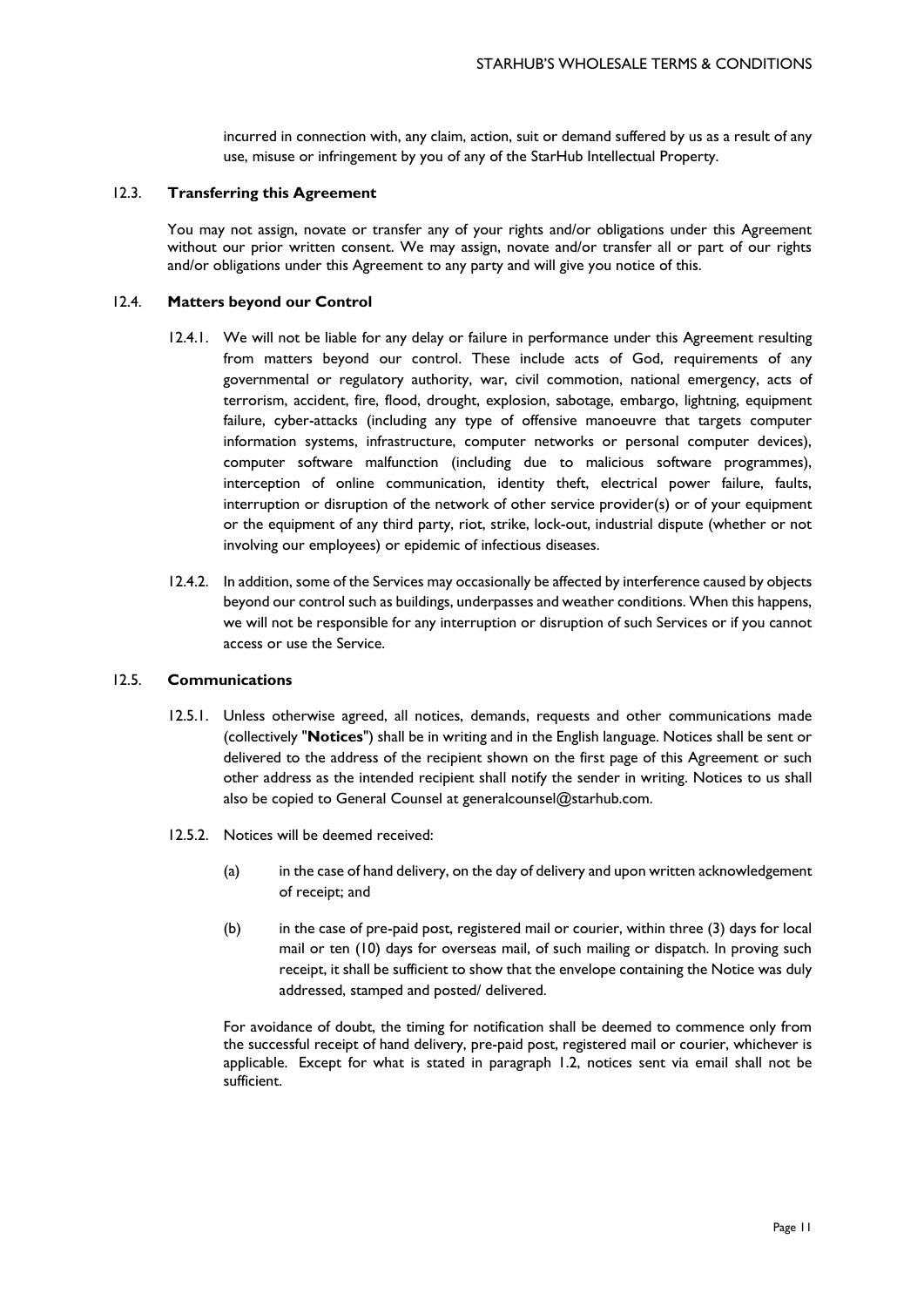## 12.6. **No Waiver**

- 12.6.1. If either party does not exercise or enforce or delays the exercise or enforcement of any of its rights under this Agreement, that party will not be considered to have waived such rights, and that party's rights to fully exercise and enforce the same will not be affected.
- 12.6.2. Any waiver shall be in writing and signed by the waiving party. Where the waiver is given by us, it should also be copied to StarHub General Counsel.

## 12.7. **Confidential Information**

You must not use or disclose to any person any information (other than information that is or has become publicly available) relating to any of the Services or us which you obtain from us or our agents in connection with this Agreement and the Service, except to the extent necessary to comply with law, court order or any regulatory authority.

## 12.8. **Entire Agreement, Severability and No Third Party Right**

- 12.8.1. This Agreement contains the whole agreement between you and us with respect to the Services you subscribe for, and there are no other agreements or terms, oral or written, express or implied, which govern the provision by us of the Services.
- 12.8.2. If any part of this Agreement is invalid, illegal or unenforceable (whether in whole or in part), such provision shall be deemed to be modified to the extent of such invalidity, illegality or unenforceability and the remaining provisions of this Agreement shall not be affected.
- 12.8.3. Save for our Affiliates, third parties cannot enforce this Agreement under the Contracts (Rights of Third Parties) Act (Cap. 53B).
- 12.8.4. We may from time to time change any of the Wholesale Terms & Conditions, Service Specific Terms & Conditions and/or any other applicable terms and conditions for the Services you subscribe for and you shall be bound by such amended terms and conditions. We will notify you of such changes through written notice, electronic mail, or by posting on our website at [www.starhub.com,](http://www.starhub.com/) or such other form as we may decide. The display of the revised terms and conditions on our website will constitute notice of the changes and your continued use of any Service after such notice shall be deemed as acceptance of the changes.

## 12.9. **Relationship**

12.9.1. Nothing in this Agreement constitutes a relationship of employer and employee, principal and agent, partnership or joint venture between ourselves and you. You acknowledge that you do not have authority to enter binding agreements of any nature or make any representations or warranties on our behalf. You agree not to misrepresent such authority to any party.

## 12.10. **Applicable Laws**

- 12.10.1. This Agreement is governed by Singapore law. Our provision of the Services is subject to the Act as well as the Relevant Restrictions.
- 12.10.2. Both you and we irrevocably submit to the non-exclusive jurisdiction of the Singapore courts for any legal proceedings relating to this Agreement. Either party may also refer any dispute to the Small Claims Tribunal. If we agree with you that arbitration would be an appropriate forum, we may jointly refer the dispute for arbitration.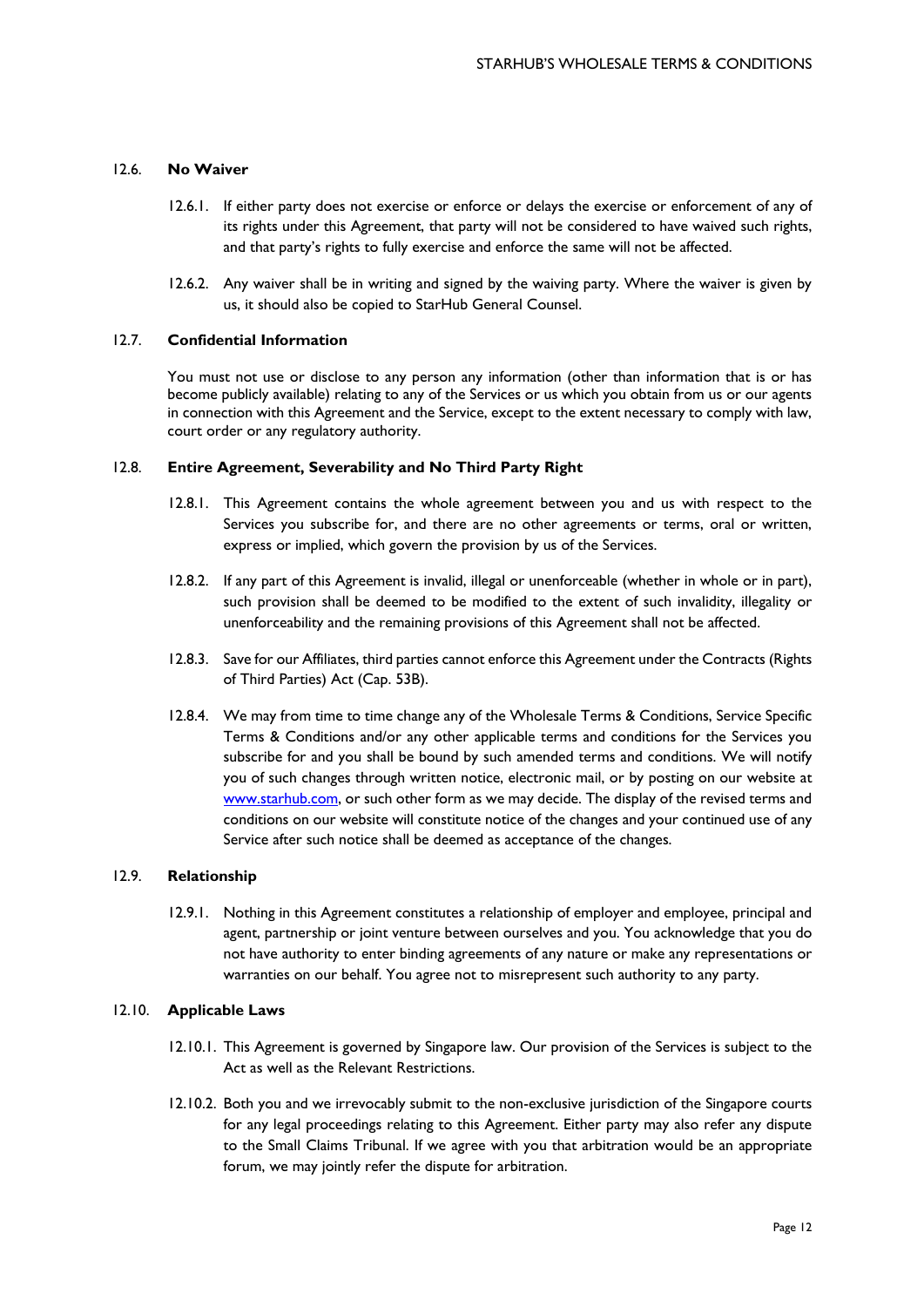## 12.11. **Interpretation**

- 12.11.1. The headings of the terms and conditions in this Agreement are inserted for convenience of reference only and are not intended to be part of or to affect the meaning or interpretation of any of the terms and conditions of this Agreement.
- 12.11.2. In this Agreement unless the context otherwise requires:
	- (a) words importing the singular include the plural and vice versa;
	- (b) words which are gender neutral or gender specific include each gender;
	- (c) other parts of speech and grammatical forms of a word or phrase defined in this Agreement have a corresponding meaning;
	- (d) an expression importing a natural person includes a company, partnership, joint venture, association, corporation or other body corporate and a government Agency;
	- (e) a reference to a thing (including, but not limited to, a chose-in-action or other right) includes a part of that thing;
	- (f) a reference to a paragraph, Party, Schedule or Annex is a reference to a paragraph of this Agreement, and a Party, Schedule or Annex to this Agreement and a reference to this Agreement includes a Schedule and Annex to this Agreement;
	- (g) a reference to a law includes a constitutional provision, treaty, decree, convention, statute, regulation, ordinance, by law judgement, rule of common law or equity or a rule of an applicable stock exchange and is a reference to that law as amended, consolidated or replaced;
	- (h) a reference to a document includes all amendments or supplements to that document, or replacements or novations of it;
	- (i) a reference to a party to a document includes that party's successors and permitted assigns;
	- (j) an agreement on the part of two or more persons binds them jointly and severally; and
	- (k) a reference to an agreement, other than the Agreement, includes an undertaking, agreement or legally enforceable arrangement or understanding, whether or not in writing.
- 12.11.3. Where the day on or by which something must be done is not a Business Day, that thing must be done on or by the following Business Day.
- 12.11.4. This Agreement or any provision herein, shall not be adversely construed against a party simply because this Agreement was drafted or provided by such party.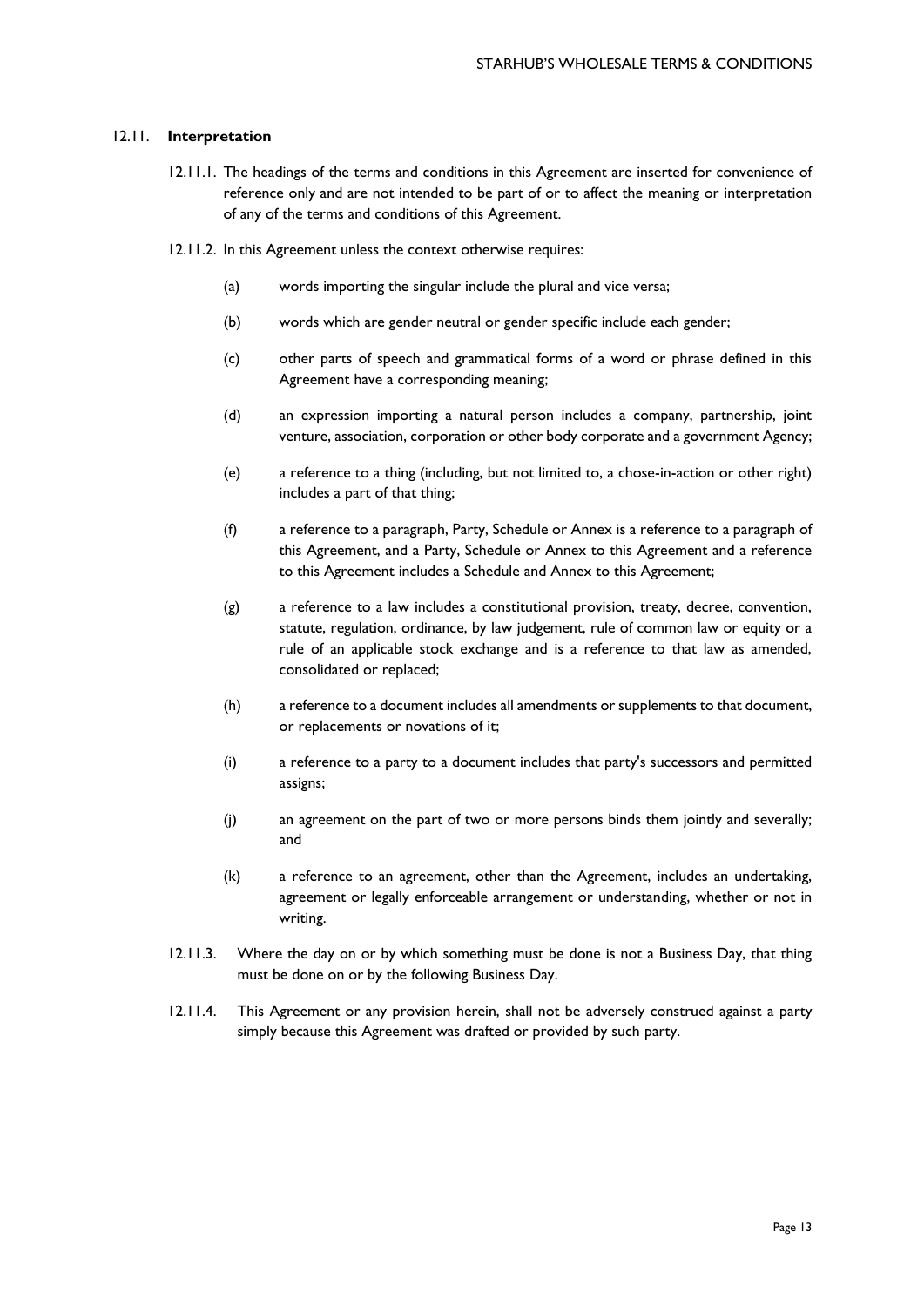# 12.12. **Meanings**

This paragraph 12.12 sets out how certain words and phrases are used in this Agreement.

## **What these words mean in this Agreement**

| "Acceptance Date"          | the date on which you accept or are deemed to accept a Service in<br>accordance with paragraph 4.3.                                                                                                                                                                                                                                                                                                                                                                                                                                                                                                            |
|----------------------------|----------------------------------------------------------------------------------------------------------------------------------------------------------------------------------------------------------------------------------------------------------------------------------------------------------------------------------------------------------------------------------------------------------------------------------------------------------------------------------------------------------------------------------------------------------------------------------------------------------------|
| "Act"                      | the Telecommunications Act or as applicable, the Info-<br>communications Media Development Authority Act 2016 (No. 22<br>of 2016), as well as any applicable subsidiary legislation, rules or<br>regulations, all as may be changed from time to time.                                                                                                                                                                                                                                                                                                                                                         |
| "Affiliate"                | any related or associate company of StarHub Ltd including their<br>successors, assigns, employees and agents.                                                                                                                                                                                                                                                                                                                                                                                                                                                                                                  |
| "Agreement"                | the agreement between you and us comprising the Wholesale<br>Terms & Conditions, the Service Specific Terms & Conditions, and<br>any other terms and conditions otherwise agreed between you and<br>us in writing.                                                                                                                                                                                                                                                                                                                                                                                             |
| "Bank"                     | shall have the meaning set out in paragraph 5.9.                                                                                                                                                                                                                                                                                                                                                                                                                                                                                                                                                               |
| "Bank Account Holder"      | shall have the meaning set out in paragraph 5.9.                                                                                                                                                                                                                                                                                                                                                                                                                                                                                                                                                               |
| "Business Day"             | all days excluding Saturdays, Sundays and public holidays in<br>Singapore.                                                                                                                                                                                                                                                                                                                                                                                                                                                                                                                                     |
| "Cardholder"               | shall have the meaning set out in paragraph 5.10.                                                                                                                                                                                                                                                                                                                                                                                                                                                                                                                                                              |
| "Charges"                  | charges payable by you for the relevant Service, including (where<br>applicable) installation, connection, re-connection,<br>usage,<br>cancellation charges as set out in the Service Order and other<br>related charges such as administrative, maintenance, field<br>engineering, upgrading, downgrading, or relocation charges (if any)<br>payable for a Service in accordance with our prevailing tariff tables<br>or price plans.                                                                                                                                                                         |
| "Commissioning Tests"      | the tests to be carried out as described under paragraph 4.                                                                                                                                                                                                                                                                                                                                                                                                                                                                                                                                                    |
| "Confidential Information" | means any and all information that is confidential in nature and<br>identified as such that is disclosed, furnished or communicated (if in<br>writing, machine readable form, text, drawings, photographs,<br>graphics, designs, plans or any other form whatsoever) by or on<br>behalf of the disclosing party to the receiving party through the<br>receiving party's directors, officers, employees, representatives, or<br>agents in connection with this Agreement. Confidential Information<br>shall not include any information that:<br>is or becomes publicly available without breach of this<br>(a) |
|                            | Agreement;                                                                                                                                                                                                                                                                                                                                                                                                                                                                                                                                                                                                     |

(b) was previously in the possession of the receiving party and which was not acquired from the disclosing party as evidenced by written records;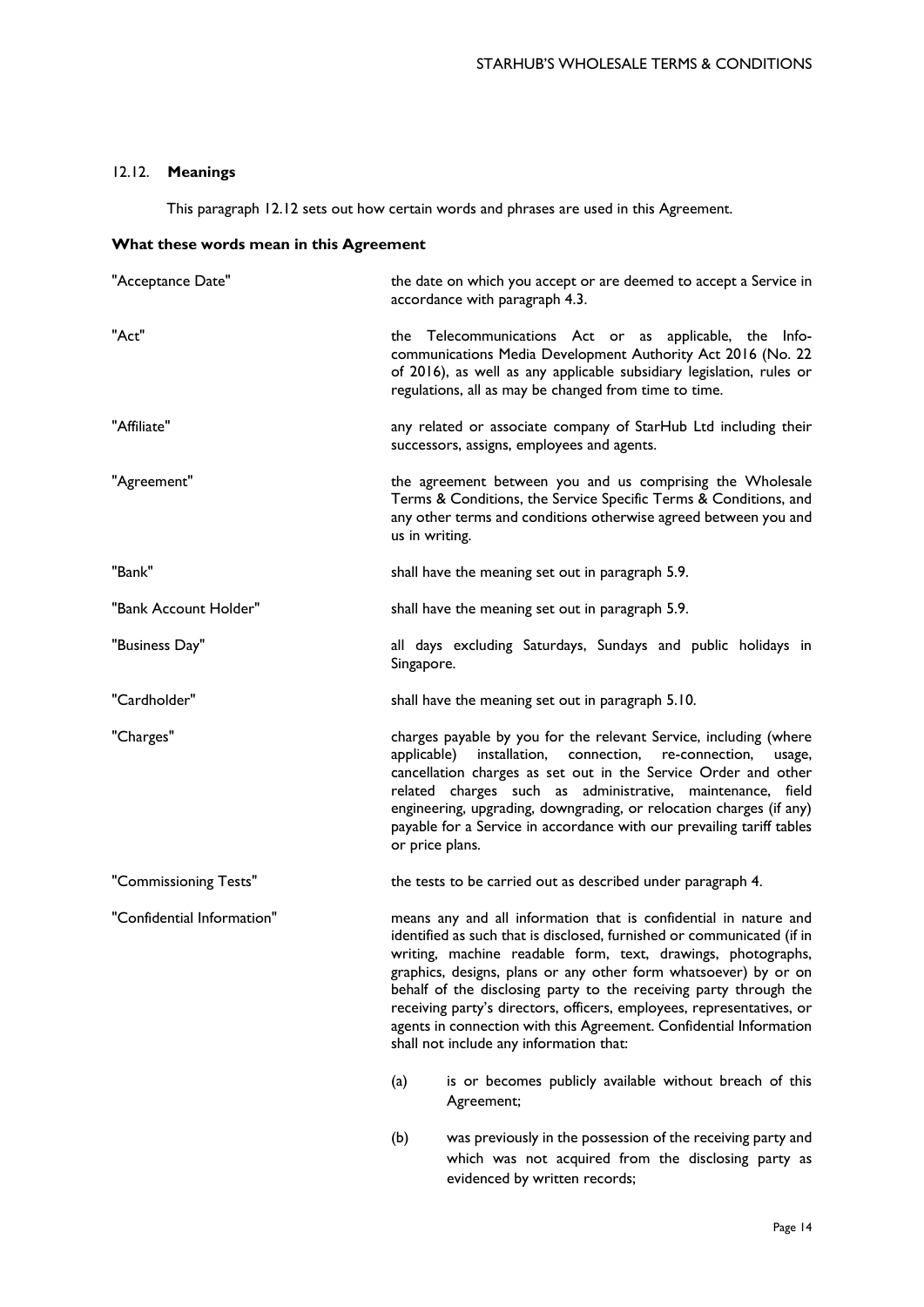|                                       | (c)<br>a party lawfully receives without any obligation of<br>confidentiality from a third party;                                                                                                                                                                                                                                                                                                                                                                                          |
|---------------------------------------|--------------------------------------------------------------------------------------------------------------------------------------------------------------------------------------------------------------------------------------------------------------------------------------------------------------------------------------------------------------------------------------------------------------------------------------------------------------------------------------------|
|                                       | (d)<br>is independently developed by the receiving party; or                                                                                                                                                                                                                                                                                                                                                                                                                               |
|                                       | (e)<br>is required to be disclosed by law or regulation.                                                                                                                                                                                                                                                                                                                                                                                                                                   |
| "IMDA"                                | Info-communications Media Development Authority of Singapore,<br>its successors and/or assigns.                                                                                                                                                                                                                                                                                                                                                                                            |
| "Initial Period"                      | in relation to a Service, the duration for which that Service may be<br>subscribed, as set out in the relevant Service Order.                                                                                                                                                                                                                                                                                                                                                              |
| "Notices"                             | shall have the meaning set out in paragraph 12.5.                                                                                                                                                                                                                                                                                                                                                                                                                                          |
| "Fault"                               | a defect, fault or impairment in a Service which causes a disruption<br>in the provision of the Service.                                                                                                                                                                                                                                                                                                                                                                                   |
| "Recurring Payment Arrangement"       | shall have the meaning set out in paragraph 5.10.                                                                                                                                                                                                                                                                                                                                                                                                                                          |
| "Regulatory Authority"                | IMDA, its successors and/or assigns.                                                                                                                                                                                                                                                                                                                                                                                                                                                       |
| ""Relevant Parties"                   | shall have the meaning set out in paragraph 10.2.                                                                                                                                                                                                                                                                                                                                                                                                                                          |
| "Relevant Restrictions"               | any directives, order or codes of practice of the Regulatory<br>Authority, the terms and conditions of the licence granted to<br>StarHub under the Act, and any restrictions imposed upon StarHub<br>by any other telecommunications operator.                                                                                                                                                                                                                                             |
| "Service(s)"                          | specific telecommunication service(s) supplied by us to you as set<br>out in the Service Order.                                                                                                                                                                                                                                                                                                                                                                                            |
| "Service Application Form"            | the application form containing a request made by you to us for the<br>provision of telecommunications service and/or equipment.                                                                                                                                                                                                                                                                                                                                                           |
| "Service Level Guarantee"             | a guarantee or warranty agreed between us and you in writing<br>prescribing the quality or standard of a specific service.                                                                                                                                                                                                                                                                                                                                                                 |
| "Service Order"                       | the Service Application Form that is duly accepted by us, the format<br>of which may be modified by us from time to time.                                                                                                                                                                                                                                                                                                                                                                  |
| "Service Report"                      | a written notification by us to you that the Commissioning Tests<br>have been successfully completed or that the Service is ready, as<br>the case may be.                                                                                                                                                                                                                                                                                                                                  |
| "Service Specific Terms & Conditions" | the specific terms and conditions that we impose in respect of any<br>particular Service, which are set out on our website<br>(www.starhub.com) or in the press, manuals and handbooks<br>accompanying the use of equipment and/or Service, or any other<br>adhoc promotional material for the Service and/or customer loyalty<br>programs relating thereto, and any other terms and conditions<br>which you and we may agree in writing governing the use of<br>equipment and/or Service. |
| "StarHub Equipment"                   | shall have the meaning set out in paragraph 3.2.                                                                                                                                                                                                                                                                                                                                                                                                                                           |
| "StarHub Intellectual Property"       | all copyrights, patents, trademarks, tradenames, logos, service<br>marks and other intellectual property or proprietary rights in or                                                                                                                                                                                                                                                                                                                                                       |